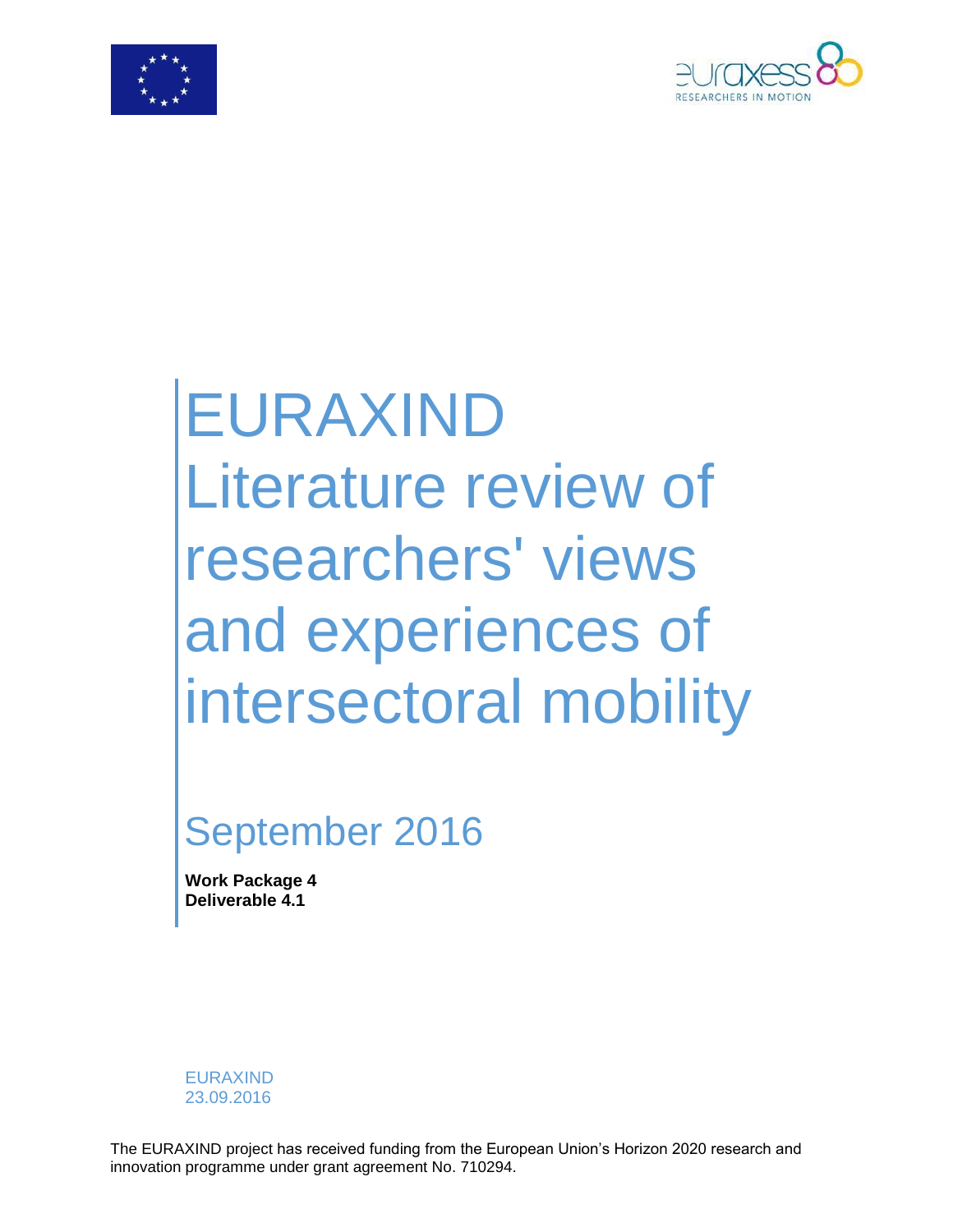



# **Contents**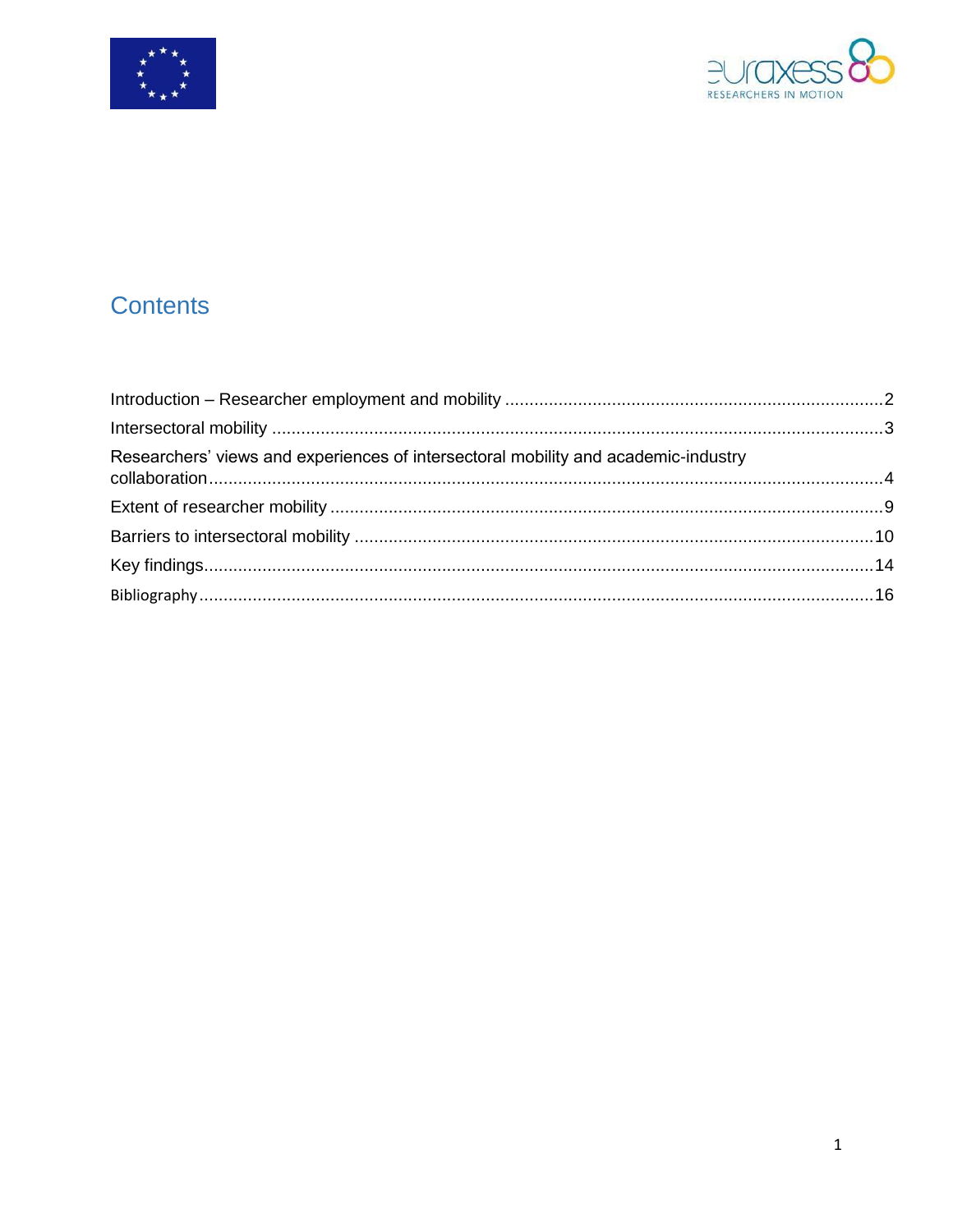



#### <span id="page-2-0"></span>Introduction – Researcher employment and mobility

An open and attractive labour market for researchers is a key priority for the European Research Area (ERA). It is thought that significant progress is being made at both European and national level in achieving this (Deloitte, 2014). This has included: improvements to researchers' employment conditions; more open, transparent and merit-based recruitment; improved doctoral training; and many other efforts to make research careers more attractive. However, although progress has been made it has been uneven with substantial differences remaining between the Member States. The following issues are considered key to further improvement:

- Well-trained, creative and dynamic researchers are indispensable for building and sustaining a competitive knowledge-based economy. While Europe has a large number of talented and skilled researchers, they account for a significantly lower proportion of the labour market than is the case in the USA and Japan, and especially in the business-to-public sector researchers. Continued measures are therefore needed to train more researchers, including improvements to the quality and relevance of doctoral training.
- Europe has not yet achieved gender equality in research and this restricts the talent pool. Although they out-number men in tertiary education, they are considerably less likely to occupy a senior academic position or to participate in decision-making bodies. Measures to enhance women's progression to higher levels in research continue to be needed.
- Open, transparent and merit-based recruitment is a prerequisite for research excellence and optimising research talent. This is an area where Europe is making progress, with several key initiatives currently in progress.
- Attractive working conditions and career prospects are a key driver for attracting young people into a research career and ensuring high quality research. However, career paths are challenging when in the early career stages many researchers are employed on short, fixedterm contracts with little security in terms of health, pension or support benefits. Remuneration varies greatly across Member States, but it is believed that many non-European countries pay researchers better than the EU Member States at all career stages. Training researchers so that they can more readily change career sector will enhance their career prospects generally and make the choice to enter research a less risky career direction.
- <span id="page-2-1"></span> Collaboration between academia and industry is key to increasing the value of research results through exploitation. Many countries acknowledge this problem and are promoting partnerships between universities, research institutions and private companies, and measures to improve the skills of doctoral researchers in areas such as technology transfer and intellectual property.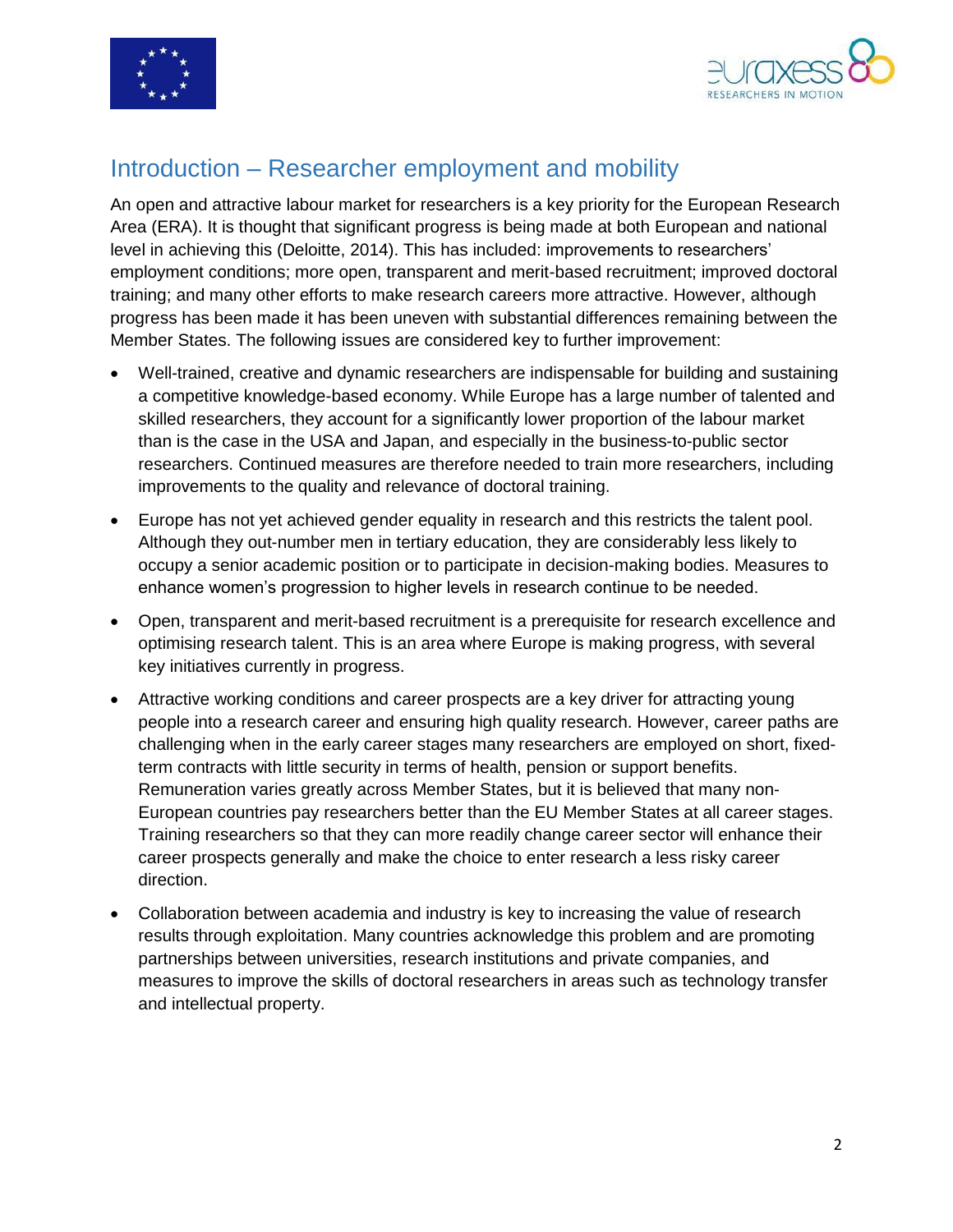



#### Intersectoral mobility

Mobility is a core concept of the ERA and is associated with research excellence, by the creation of better networks, enhancing scientific performance, knowledge and technology transfer, and ultimately higher productivity with benefits to economic and social value. This needs to encompass international, interdisciplinary and intersectoral mobility (Borchgrevink and Scholz, 2013).

The MORE-2 programme (IDEA Consult, 2013) defines intersectoral mobility as:

*"being mobile to a sector outside academia, in the researcher's own country or abroad. This not only relates to private industry but also to the private not-for-profit sector as well as the public and government sectors."*

However, this is surely a limited vision of intersectoral mobility as it focuses on mobility "to" sectors outside academia, whereas a wider vision would be of two-way mobility, i.e. both "outward" from and also "inward" into academia. This would parallel the modern conceptualisation of knowledge "exchange", which is two-way, rather than the previous idea of knowledge "transfer" which assumed it was one-way traffic (i.e. outward from academia).

There is strong evidence that policies and programmes relating to training researchers at doctoral and postdoctoral level in Europe are showing increasing interest in intersectoral mobility (Science Europe, 2013), while in other countries such as Russia (Dezhina, 2015) its potential importance is also understood, but there is currently little structural support to develop it.

The potential benefits of business-academic collaboration, and the intersectoral mobility of researchers, are well rehearsed in the literature worldwide. These include potential impacts for academia (chiefly through improved research, science and knowledge) and for industry (technology and knowledge exploitation), both of which support more general economic and societal gains. The literature also reports many potential benefits to the researchers, including enhanced career prospects and development. This is particularly significant when the majority of researchers (i.e. those who obtain a postgraduate research degree and/or work as an early career researcher) will ultimately be employed outside academia.

A number of studies exist which consider the extent of academic-industry collaboration and try to measure its impact, but it has been noted that these evaluation studies focus on the benefits to the universities and to industry, but pay very little attention is paid to impacts on the researchers themselves, and often no attention at all in this direction (Mellors-Bourne, 2012). Millard also notes that while there has been extensive academic research on university-industry links, commercialisation and academic engagement, there has been less on intersectoral mobility, despite the importance of mobility in terms of transferring tacit knowledge (Millard, 2014).

The focus of this review attempts to counter this imbalance by focusing on researchers' views of academic-business collaborations, and especially intersectoral mobility. This report complements two other literature reviews within the EURAXIND project that focused on institutional practice in promoting the intersectoral mobility of researchers (Deliverable 2.1) and employers' needs for enhancing intersectoral mobility (Deliverable 3.1).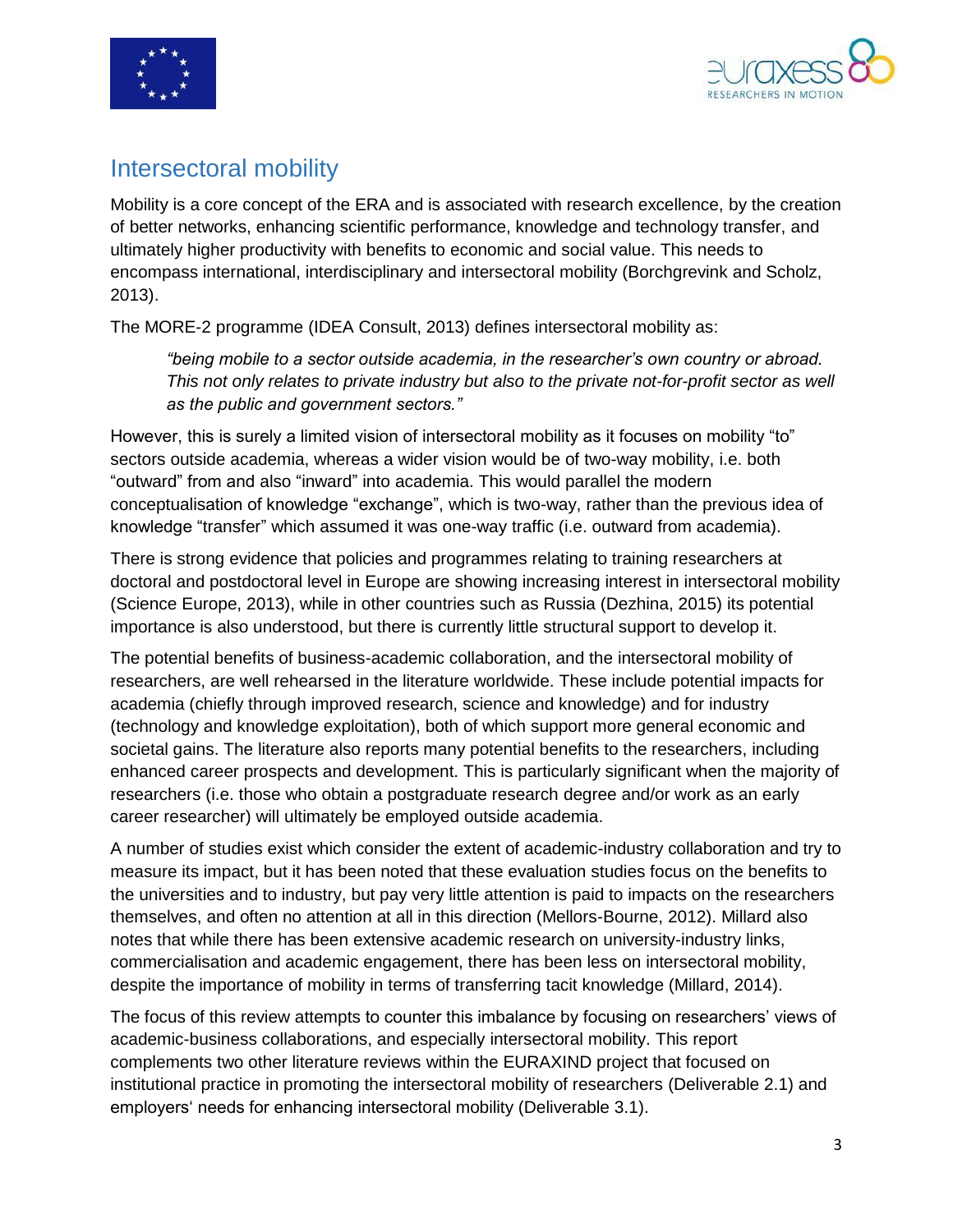



The key questions we are seeking to answer are:

- What are researchers' views and experiences with respect to intersectoral mobility and research collaboration?
- What can we learn from literature about barriers to intersectoral researcher mobility?

### <span id="page-4-0"></span>Researchers' views and experiences of intersectoral mobility and academic-industry collaboration

Based on our review of the literature, very little has been published in relation to the impact of business-academic collaboration on researchers themselves, and/or of intersectoral mobility, to date. Mellors-Bourne (2012) commented on the strong focus of impact studies of universitybusiness collaborations on the benefits to the university and to the industrial partner, with very little attention being paid to the impact for the researcher involved.

There is an established and considerable literature in relation to the impact of international mobility for researchers, summarised in IDEA Consult (2013). It concludes that many authors have established empirically that international mobility improves researchers' careers in the sense that it increases diversification of their research knowledge and experience, while others have shown that researchers who move from Europe to North America or to another European country experience positive effects in terms of their career progression. Ivancheva and Gourova (2011) studied survey responses from 869 researchers from eight European countries and found that for 55% of the respondents, being internationally mobile contributed to improving their personal development and professional profile, including an improvement in their language capabilities and job opportunities. Research within the MORE-2 project itself showed that more than 55% of R2, R3 and R4 level mobile researchers working in the EU perceived that their overall career progression had improved thanks to their mobility experience, while 80% perceived that their research skills had improved. Most were relatively satisfied with their mobility benefits, but those who had been mobile both in and outside the EU showed higher levels of recognition of the effects of their mobility experience than those who had been mobile only within the EU. It seemed that the greater the number and range of research trips made to different locations, the greater the exposure to active researchers in different places, resulting in higher mobility effects. These could also impact positively on job options, particularly in academia, and the researchers' overall career progression.

However, other authors have questioned the assumption that international mobility enhances a research career (Cruz-Castro and Sanz-Menendez, 2010). The MORE-2 also project found that that over 40% of internationally mobile researchers currently working in the EU thought that their job options (both inside and outside academia) had decreased due to their overall international mobility experience. Nearly 45% of their respondents thought that their progression in salary and financial conditions actually decreased as a result. As yet it is not fully clear why this is the case, but it is likely that the issues involve the loss of contacts and networks and also the lack of recognition of mobility in recruitment and/or progression decisions by institutions or funders.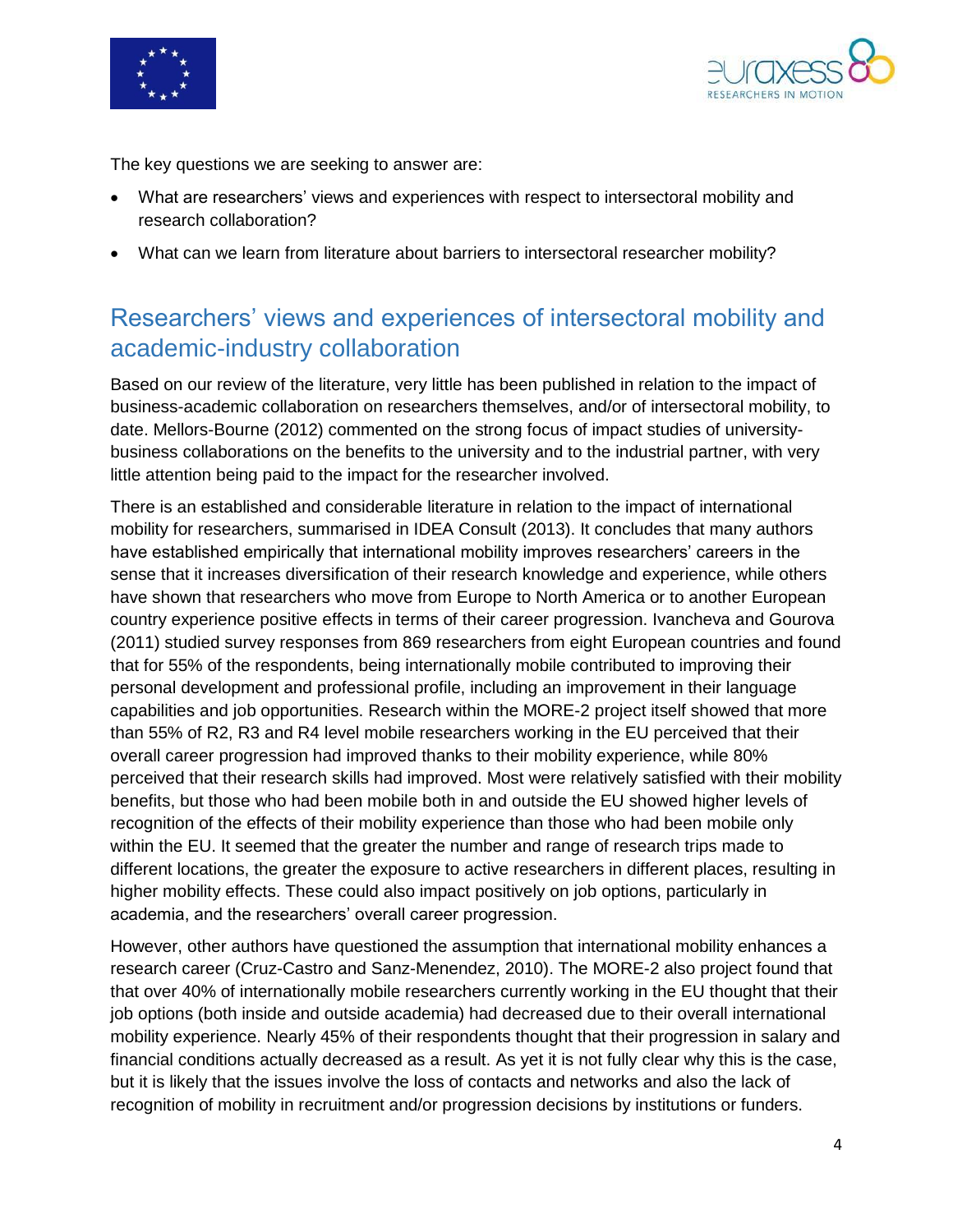



Despite, or perhaps as a result of, all the detailed research carried out in relation to international mobility experiences and impact, the overall picture is complicated, albeit the balance tends to suggest positive outcomes for many researchers from international mobility.

In contrast there is an almost complete lack of published evidence of the impact of intersectoral mobility for researchers. This could be partly because intersectoral mobility is a relatively recent conceptualisation of mobility, so there are no or few studies yet which specifically investigate experiences and impact of researcher mobility under this label. That being the case, and taking a broader view of what intersectoral mobility can entail, there may be insights available through what is known about the impact of other types of experience which are similar to intersectoral mobility as we now conceive it.

The POCARIM project has investigated the career paths and intersectoral mobility of doctoral graduates in the social sciences and humanities (Millard 2014). From interviews with doctoral graduates it identified four types of intersectoral job move:

(1) From academia into other sectors after PhD. These tended to be younger researchers, who had little or only short-term professional experience outside academia to this point. They moved "out" to a variety of professional possibilities, and many did not have a clear career path in mind. This is reinforced by MORE study of mobility patterns and career paths, which reports that it is rare for a full professor to leave an academic post to join industry full-time.

(2) Mid-career 'switchers' from other sectors to PhD in academia. These people had started their career in industry or in the public sector, and moved to higher education to pursue research, which in some cases was linked to their previous job.

(3) Several or multiple intersectoral moves. Less common were those who had made multiple moves between sectors, and the moves tended to take place between similar environments and professional fields, for example between academia, government departments and research organisations working in related fields.

(4) Partial intersectoral moves. This was the practice of combining work in more than one sector simultaneously, mostly without the intention of making a permanent move. Many of these worked part-time or else mainly for industry but occasionally doing academic teaching. These combined positions tended also to reflect informal arrangements, where researchers kept up some links to academia and other sectors. These are the 'dual positions' found by the MORE study (IDEA Consult, 2010), and Borchgrevink and Scholz (2013) have identified some more formalised types of arrangement, whereby employees in other sectors can have an "add-on" of 20% to their main employment position.

Millard (2014) concluded that although the doctoral qualification and experience has some value in certain types of employment outside academia, it is most valuable where there is clear linkage between the work or research being done by the researcher in the two sectors. Multiple moves between different sectors appeared to be difficult, in particular between academia and business. She also noted that it was common for people to maintain links between the two sectors, and there were positive examples of people working in industry who did some limited teaching in universities, and people working in universities who were involved in some engagement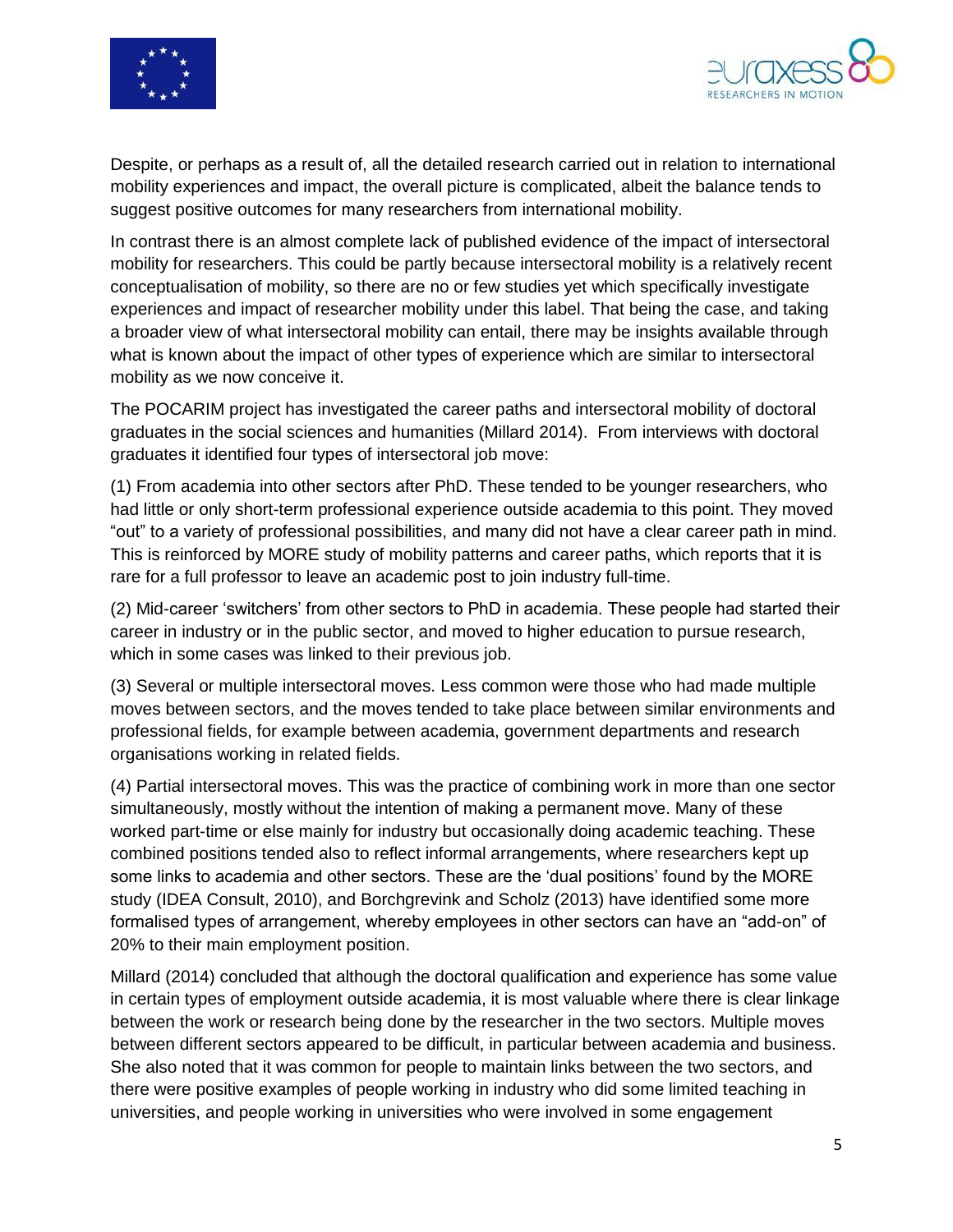



activities such as consultancy, knowledge transfer and policy advice. There were therefore cases of people who managed to successfully "span" sectors, showing the potential for the development of cross-sectoral communities of practice. However, in most cases this did not translate into permanent or long-term intersectoral changes of employment.

Vitae's 'What do researchers do?' studies offer further insights into the career paths of doctoral graduates, including mobility "outward" from academia. Hodges et al. (2011) analyse data collected about the employment and circumstances of doctoral graduates three and a half years after graduation in the UK, which is compared with data collected six months after graduation. They classify occupations within six clusters, which include higher education (HE) research, teaching/lecturing in HE, other teaching, research outside HE, non-HE occupations commonly entered by doctoral graduates, and other non-HE occupations. Six months after graduation, over 55% were working outside HE, although a quarter of these were working in research. These proportions varied with the discipline of the doctorate (Hunt et al., 2010). Although there was relatively strong stability in terms of graduates remaining in the same sector for the three year period, over a quarter of the graduates had changed sector, and a series of common pathways was identified. For example, 32% of those working in HE research six months after graduation were working outside HE three years later. On the other hand, a quarter of those working in HE research three and a half years after graduation had not been working there six months after graduation, the majority moving "in" from outside HE. These figures suggest that there is a significant extent of intersectoral mobility in the first three to four years after graduation with a doctorate, albeit differing in extent (and direction of mobility) with broad discipline. Some of this may also result from employment gaps and the existence of short duration fixed-term contracts of employment typically available to early career researchers.

Another report in this series (Mellors-Bourne et al., 2013) investigated earnings but also perceived career satisfaction and impact for those with a doctoral qualification, three and a half years after graduation. This showed that over 90% were satisfied or very satisfied with their career to date. Interestingly this varied little (between 89 and 94%) with their occupational sector but was actually highest for those working in common doctoral occupations outside HE. The overwhelming majority, irrespective of occupational sector, believed the skills and competencies they had developed during doctoral training were highly important in gaining their job, whereas a formal requirement for a doctorate was rare outside HE. Over 80% of those in occupations outside HE believed their doctoral degree experience had enabled them to progress towards their long-term career aspirations, although this was not as high as for those pursuing HE occupations.

The most recent of these publications describes the results of a survey of former early career researchers who have left higher education for other careers, across Europe (Haynes et al., 2016). It suggests that up to three quarters of the mobility reported was essentially involuntary, as most researchers had aspired to an academic research career but moved into other occupations because they wanted better long-term employment prospects or more job security.

Similar experiences were related by respondents to the European Science Foundation's 'Career tracking of doctorate holders' survey (ESF, 2015). The overwhelming majority of respondents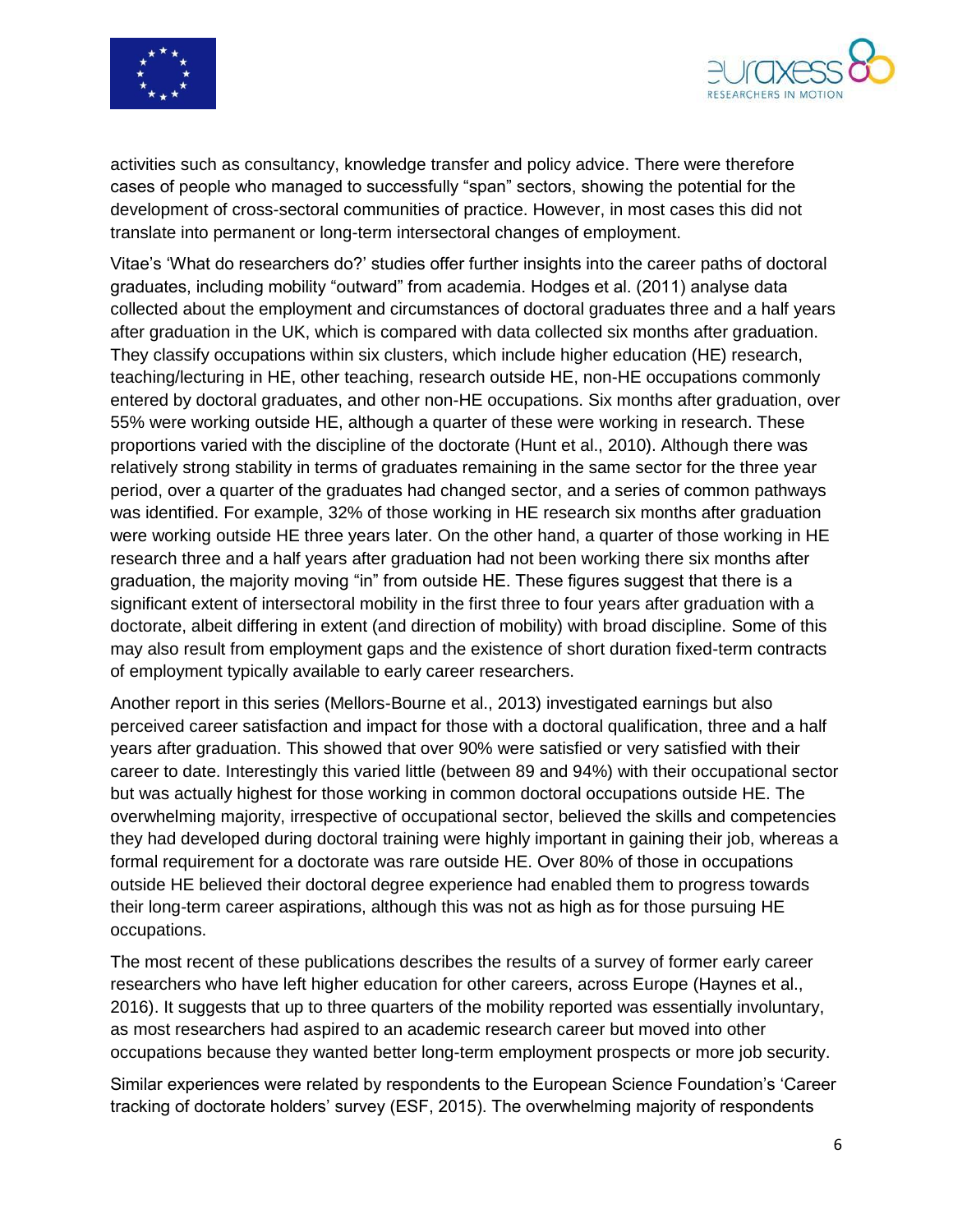



were working as academic researchers but those who did not indicated the reasons for not working in research were lack of security of tenure associated with research posts (most commonly), difficulty in getting an academically suitable position and lack of structure in research careers. The main reasons people cited for moving to careers were to do with barriers related to them pursuing research careers, more than positive interest in other careers. In parallel with the lack of tenure-track positions,

the study suggests that there is a lack of sectoral transfer from post-doctoral positions into industry and rather little contact with industry in terms of research collaborations. It confirms the preference and orientation of a high proportion of doctoral graduates towards a preferred career in academia, despite the inherent challenges. However, the European context is for everincreasing numbers of doctoral graduates seeking employment in a sector that is already oversupplied. There are increasing numbers of doctoral graduates entering industry, but demand will need to intensify if the absorption rate into suitable research-based employment in the industrial sector is to be increased. The report recommends that policy-makers and industry encourage more transition pathways into industry, and from industry into academia, to make mobility more attractive to doctoral graduates.

Auriol et al. (2013) used data from the 'Careers of Doctorate Holders' study in 15 countries to document the job mobility of individuals with doctorate degrees. These data show an average rate of job mobility, as measured by the percentage of those who have changed jobs over the previous ten years in total employment, of 27%, ranging from 13% in Romania to 76% in Denmark. Mobility was also relatively high (over half) in Iceland, Germany and the Netherlands. Where data were available there was evidence that this rate of mobility was higher for those who had graduated more recently. Intra-sectoral mobility represented a large share of this mobility (half or more in most countries and 68% in Belgium), but this implies that intersectoral mobility was at a relatively high level in many countries, whether voluntary or forced. The mobility of doctorate holders from higher education to enterprises was highest in Slovenia at 21% of those who now worked as researchers and 16% of those not working as researchers. Auriol et al. found that mobility was more prominent the other way around, i.e. from the business sector towards higher education, with flows of this kind reaching over 20% in Latvia and Portugal, but less than 5% in Belgium, the Netherlands and Russia. There were similar flows from government to higher education which were particularly significant in Portugal.

Maas et al. (2014) undertook a study of the careers of those who had obtained doctorates in the Netherlands during the 1990s through a survey in 2014, and found that there were disciplinary differences in their employment trajectories. 80% still worked in research when surveyed, although this did not differentiate whether it was in higher education or other sectors. Around a quarter of respondents had worked or studied outside the Netherlands during the past ten years, suggesting that mobility was significantly higher amongst those who had studied for their doctorate more recently.

A field where there is more literature available is where doctoral research is undertaken at the business-academic interface, including a specific literature review by Thune (2009). Thune emphasises that doctoral students involved in collaborative arrangements with industry have a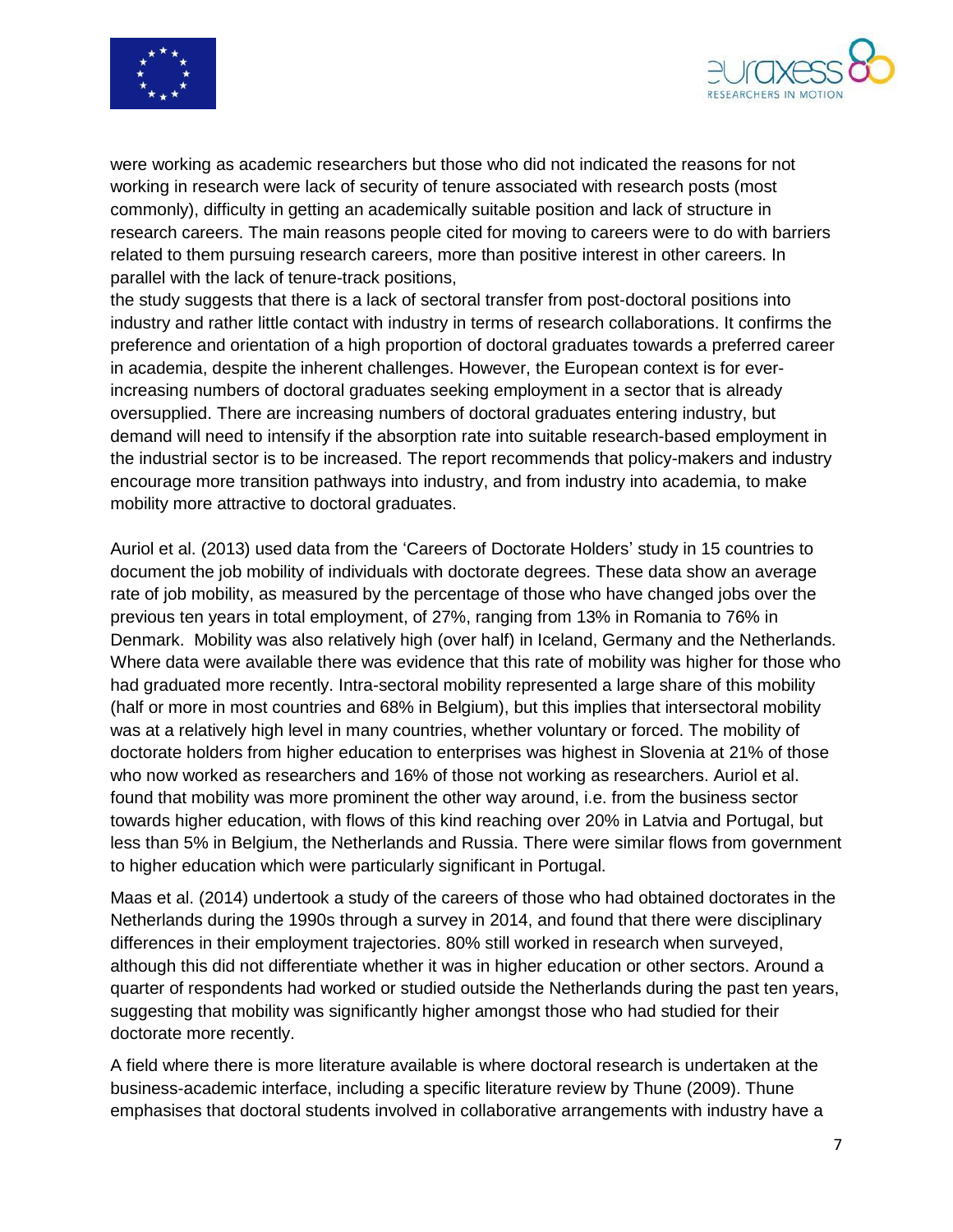



different researcher training experience than non-collaborative students. So their physical surroundings, supervision, research projects and conduct are more heterogeneous than experienced by what 'non-collaborating' doctoral researchers. However, their assessments of the doctoral experience are fairly similar, as is their productivity (number of publications). Thune notes that most studies are carried out where university–industry collaboration has been established a long time, such as engineering or natural sciences, where the collaborating partners have detailed understanding of each other and developed collaborative ways of working offering a good learning environment for doctoral study. These are highly institutionalised forms of university–industry collaboration, such as collaborative research centres, and may not reflect the reality of much of the informal type of university–industry relations, where the experiences and outcomes of doctoral researchers are much less well understood. Thune concludes that a wider variety of collaborative arrangements should be included in future research, and that more longitudinal research is needed, as many studies have focused only on the initial transition from university to work, and not on later career trajectories. Collecting longitudinal data by following

collaborative projects over time would provide more knowledge about how collaborations evolve and impact on researchers' careers in the longer term. Thune does note, however, that from the existing literature there is evidence that collaborations are reported more positively where the businesses are themselves undertaking R&D, and less positively where they have little experience in R&D activities.

Thune reports that the career ambitions of doctoral researchers are broadly similar in both collaborative and non-collaborative arrangements, although there are mixed results from studies that have tried to compare actual career outcomes with differences in doctoral experiences. Some of those studies indicate that interfacing with industry during doctoral study is associated with lower subsequent unemployment and also greater probability of working in the private sector. While doctoral researchers do not have significantly different career ambitions, research suggests that they may have different career trajectories. However, it is also possible that researchers who choose to collaborate during their doctoral degree have particular motivations and characteristics that make them more inclined to collaboration and private sector employment later in career, so this might not result from the doctoral experience itself, but from individual characteristics (also including prior employment). Thus further research should attempt to gain information a wider variety of collaborative research training arrangements.

More recently Kitagawa (2014, 2016) has studied collaborative doctoral training in terms of a potential location for the development of "bridge builders" between academia and industry. Her 2014 work investigates forms of collaborative doctoral programme that enable employer engagement in innovation and skills development. They provide spaces where doctoral researchers can build professional identities as nascent bridging scientists, a crucial mechanism through which knowledge flows across organisations and the labour market. Her 2016 paper focuses on the Engineering Doctorate (EngD) scheme in the UK, and highlights the mobility of these graduates. Their career paths and mobility suggests significant impact in terms of knowledge dissemination and exploitation, and the model appears to support local, national and international flows of knowledge, skills and innovation.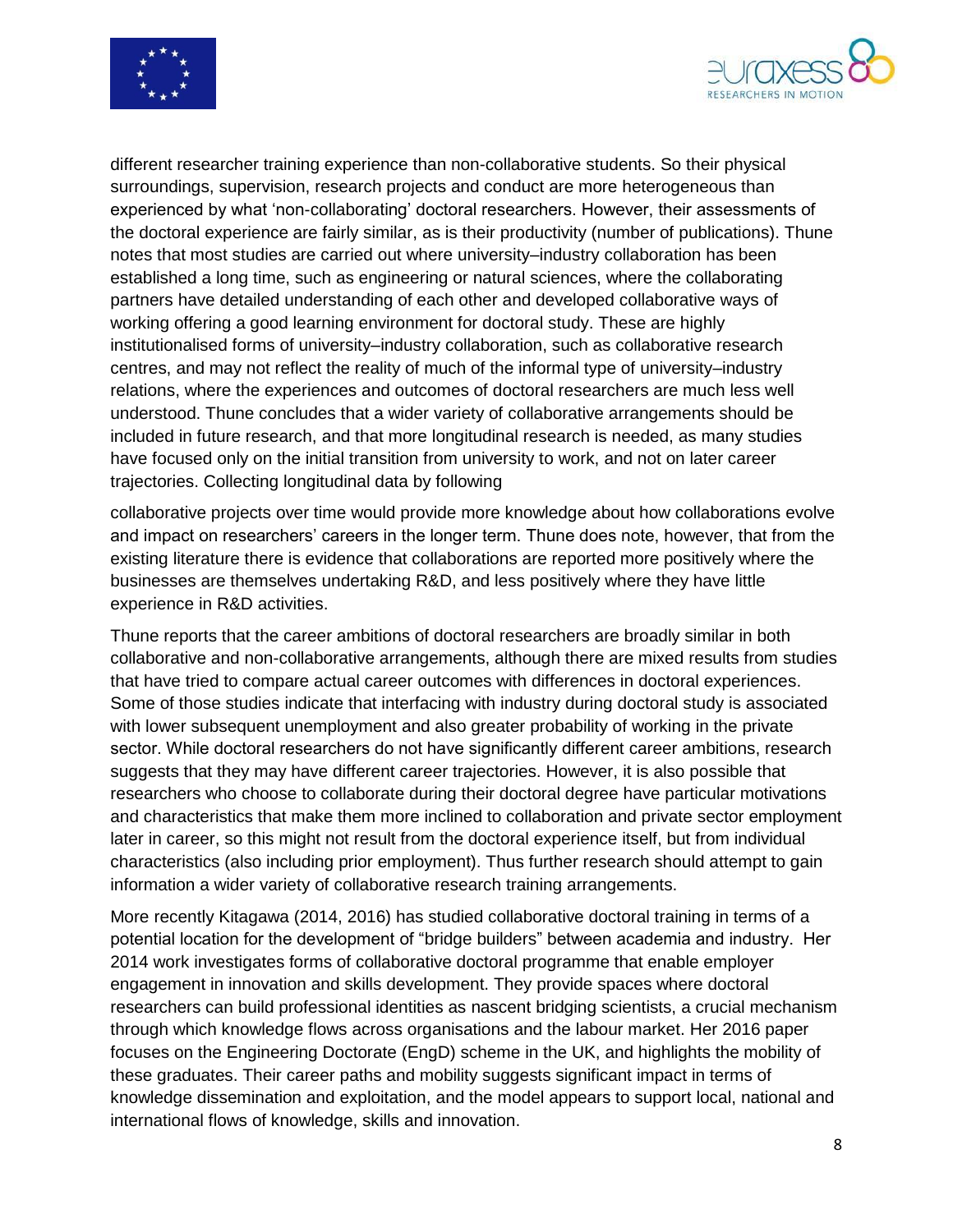



There has been recent growth of collaborative models of doctoral training in the UK, in which industrial partners are involved and in some of which internships outside HE are a core element of the programme. Evaluations of these schemes are currently underway and will potentially add an additional angle to understanding of the career impact of academic-industrial collaboration and, in some cases, short term periods of intersectoral mobility.

## <span id="page-9-0"></span>Extent of researcher mobility

According to MORE-2 surveys across Europe, 23% of European researchers in public research institutes (which include higher education institutions) have had some kind of sectoral mobility across sectors during doctoral research and 30% by the time they are post-doctoral researchers. Around half of this mobility involved private industry, but only around one tenth involved dual positions where the researcher was employed in the private sector and higher education simultaneously (IDEA Consult, 2013). 16% of researchers had been employed as a researcher in the private for-profit sector. This share was highest amongst those in the Social Sciences and Humanities, at all research levels, but especially amongst doctoral researchers (26%). The lowest shares were amongst those in the Medical Sciences and Agriculture subject grouping, and the Natural Sciences and Technology (17%). Geographically, the proportion who has been employed as a researcher in the private, for-profit sector was highest in Denmark (29%), Romania (28%) and Greece (24%), and lowest in Slovenia (7%) and the Czech Republic (8%).

In contrast ESF (2015) found from focus groups with doctoral graduates that mobility and cooperation was most common in the biomedical field. Some of its participants had gained intersectoral mobility experience not only by working with or in industry but also through cooperation with ministries or government agencies. For others, their research topics had been more closely related to other sectors and had incorporated outreach activities into those commercial fields. Rare occasions were reported of internships or short-term contracts in management or research consultancies. However, in most cases intersectoral mobility had been considered a possible back-up plan if they could not realise their preferred career path which was academic research.

These relatively low proportions contrast with the extent of international mobility for these researchers. 65% of the respondents in public research institutes in the EU had been internationally mobile, defined as having worked in or made a research visit of three months or more in another country (i.e. other than the country where they attained their highest educational degree). This proportion was higher for postdoctoral researchers (70%) than doctoral researchers (46%). Researchers in the Natural Sciences and Technology were the most internationally mobile (67%), and those in the Social Sciences and Humanities the least internationally mobile (57%), which was the complete opposite of the situation for intersectoral mobility.

From knowledge of progression paths in the UK (Mellors-Bourne and Jackson, 2012; Millard, 2014) it seems highly likely that one of the reasons for higher intersectoral mobility amongst social sciences and humanities graduates, compared with for example natural sciences, is the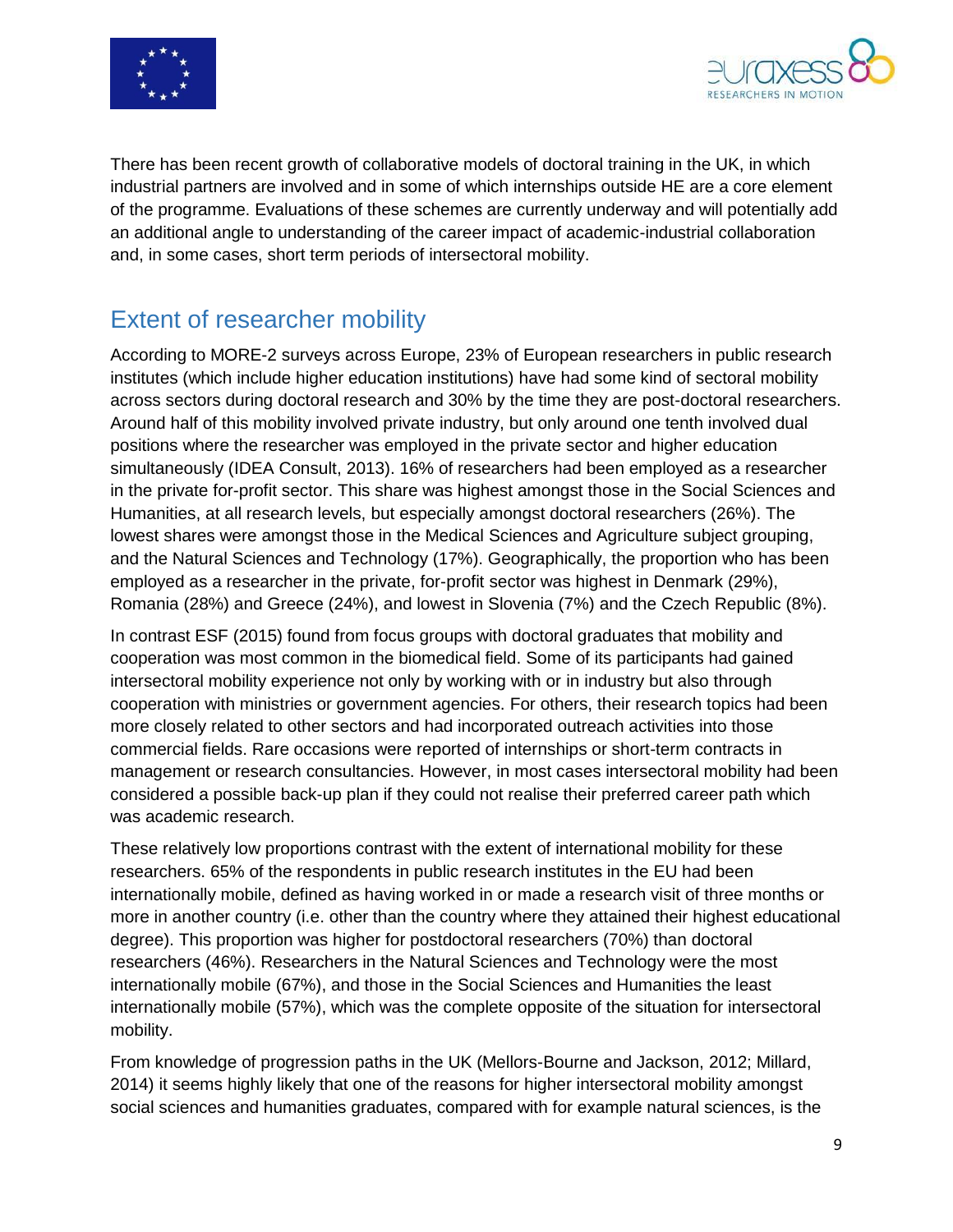



different career trajectories taken by researchers in different disciplines. The majority of doctoral researchers in the UK in the humanities and social sciences enter doctoral study at a relatively advanced career stage, often after progressing to an advanced stage in a prior career. In many cases that career has involved working outside academia, and could have included work relating to research in the private or public sector. In contrast, more than half of doctoral researchers in many sciences undertake doctoral research only a few years after their first degree, so they tend to be much younger and there has been far less opportunity for them to work outside academia. These observations reinforce the need to consider intersectoral mobility as a "two way" process.

In the UK, the Careers in Research Online Survey (CROS) (Mellors-Bourne & Metcalfe, 2015) indicated that only 9% of current UK research staff (many of whom are post-doctoral researchers) have undertaken a placement or internship outside higher education, although over 40% would like to do so. This proportion has risen from 5% in a similar survey in 2011. However, in contrast, over 43% of respondents in 2015 reported that they had collaborated in research with a business or other non-academic research user organisation, and a further 40% said that they would like to do so given the opportunity. This suggests that the extent of collaboration with organisations outside higher education is high, but few researchers are mobile in the sense of undertaking periods of employment or structured research visits of significant duration such as an internship or research placement. These results reflect mobility outward to industry or government. Separately, around 20% of respondents reported that they had previously been employed as a researcher in another sector (of whom the majority for three years or less), which is likely to include both those who have migrated "in" to academic research as well as those who have been mobile both out and back in again. The comparable proportion in the 2013 survey was 18%, suggesting that this measure of intersectoral mobility, at least, is also increasing somewhat.

#### <span id="page-10-0"></span>Barriers to intersectoral mobility

Millard (2014) observes that academia-industry collaboration and mobility remain a challenge, especially if the goal is two-way mobility and collaboration (i.e. not only one-way in terms of university to industry). One of the barriers is in the form of the different career-related performance indicators in these sectors: while an academic has to build his/her career on the basis of peer reviewed publications, a researcher in industry is often not encouraged to publish (and sometimes not allowed to, for reasons of Intellectual Property Rights) and usually has to focus more on applying and transferring knowledge in terms of innovation and exploitation for economic outcomes. Vandevelde (2014) summarises the issue as being that measurements of what constitutes excellence are different in different sectors; while academia has many measures to assess academic excellence, it does not afford the same respect to achievements in relation to social or economic impact that would be considered excellent in other sectors. This problem was also highlighted also in her evaluation of Marie Curie Fellowships, where she noted that Marie Curie fellows on industrial placements expressed concerns about having less time for publication activities, and as a result, reduced academic "output" (Millard 2013).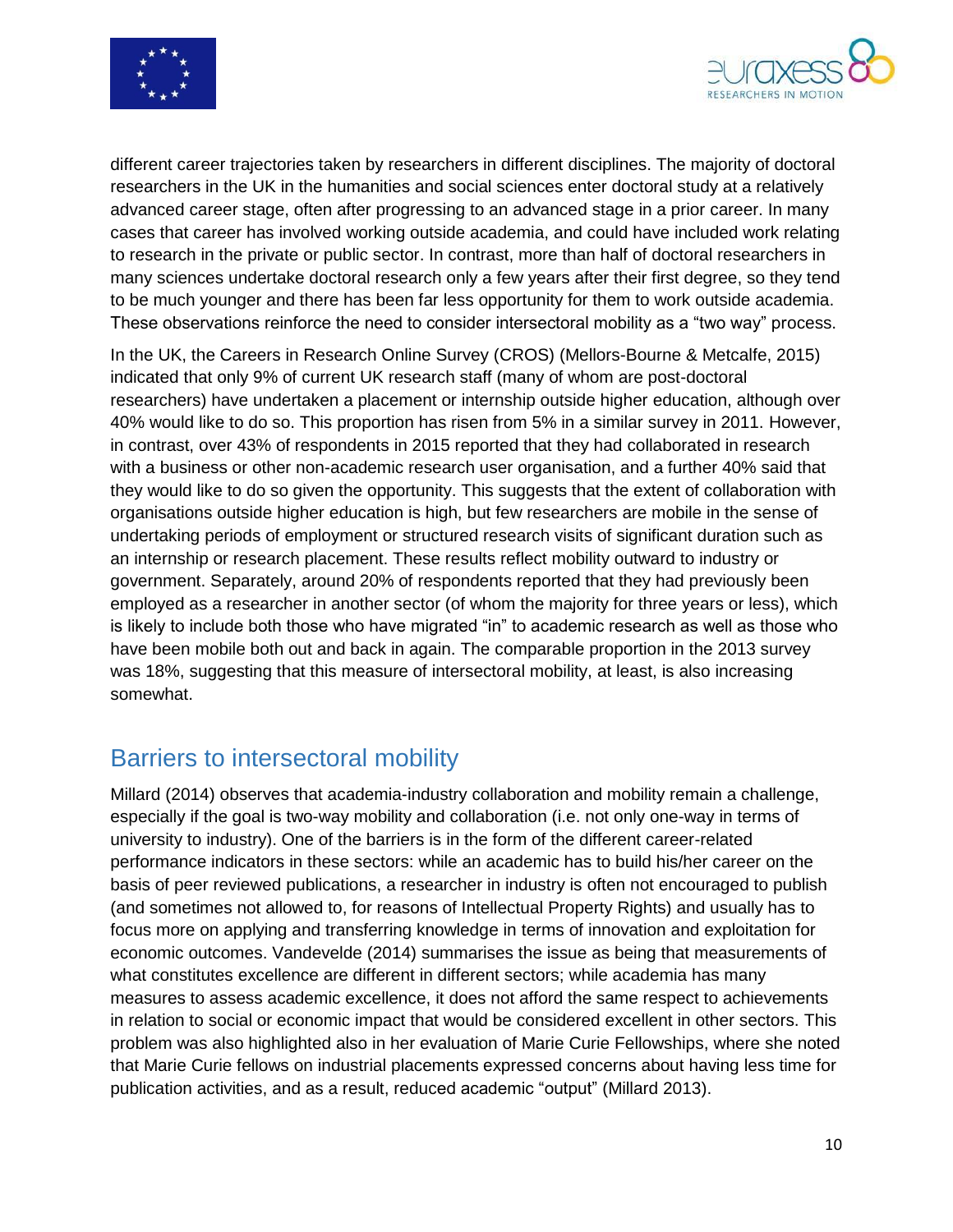



Multiple moves between different sectors appear difficult, according to Millard, in particular between academia and private sector business. This is for two main reasons: different cultures in the two sectors and, linked to this, different emphases in training and skill development. The purpose of universities is to produce and share knowledge, whereas business exists for commercial gain. These different cultures are reflected in different reward systems, with the main currency in universities being publication in high-reputation journals, and exploitation of research results tends to be less important. Therefore researchers in academia are mainly motivated by increasing knowledge, rather than making money for their employer, although many will cooperate with non-academic partners in knowledge transfer, policy advice and public engagement. The timescales tend also to be longer in academia, where it can take many years to obtain funding, complete projects and produce and publish results, taking many years to establish a career. In industry, and the third sector, timescales tend to be shorter and the need for results tends to be more immediate. Different reward systems relate to these different cultures and purposes, and as a result there are different types of training. There is a focus on research and teaching skills in universities, and less on skill development in terms of management, entrepreneurship and other skills linked to exploitation of results and commercialization, including intellectual property rights (IPR). This makes changing sectors difficult, in particular after a long period spent in one sector, where major investments may have been made by both the researcher and the employer in either an academic or business career. Moves between academia and government appear to be somewhat easier, because the cultural differences are not so great.

The ESF (2015) doctoral tracking report also suggests that some of the barriers to sectoral mobility are attitudinal, reflecting a lack of knowledge and potentially negativity on the part of academic researchers about careers outside academia. That lack of knowledge translates into information gaps where prospective doctoral students may not be provided with the means to judge potential career paths. It cited other barriers that are more structural and institutional, questioning academia's reliance on publications output as the proxy for recognition and recommending development of other incentive systems that would recognise successful industrial employment experience or partnerships. ESF also suggests that interventions are needed to ensure that doctoral education addresses the competences needed to transition into and succeed in non-academic career settings, albeit ones where research is taking place.

Other important obstacles to intersectoral mobility relate to remuneration, health and social security issues, including pensions. For the latter, the European Commission is creating a pan-European pension savings vehicle for researchers called RESAVER.

The MORE-2 study (IDEA Consult, 2013) had a strong focus on these remuneration and employment-related barriers to mobility. It noted that, in terms of purchasing power adjusted salaries, there are complex variations in salaries paid to researchers at different levels in different EU countries which do not always compare well with salaries outside academia. Salaries outside the academic sector tend to increase faster, but there is little evidence to suggest whether researchers at early stages of their careers earn more at a university or in a private sector company. Mellors-Bourne et al. (2013) analysed salaries of doctoral graduates three years after graduation and found that those in HE research could be higher than those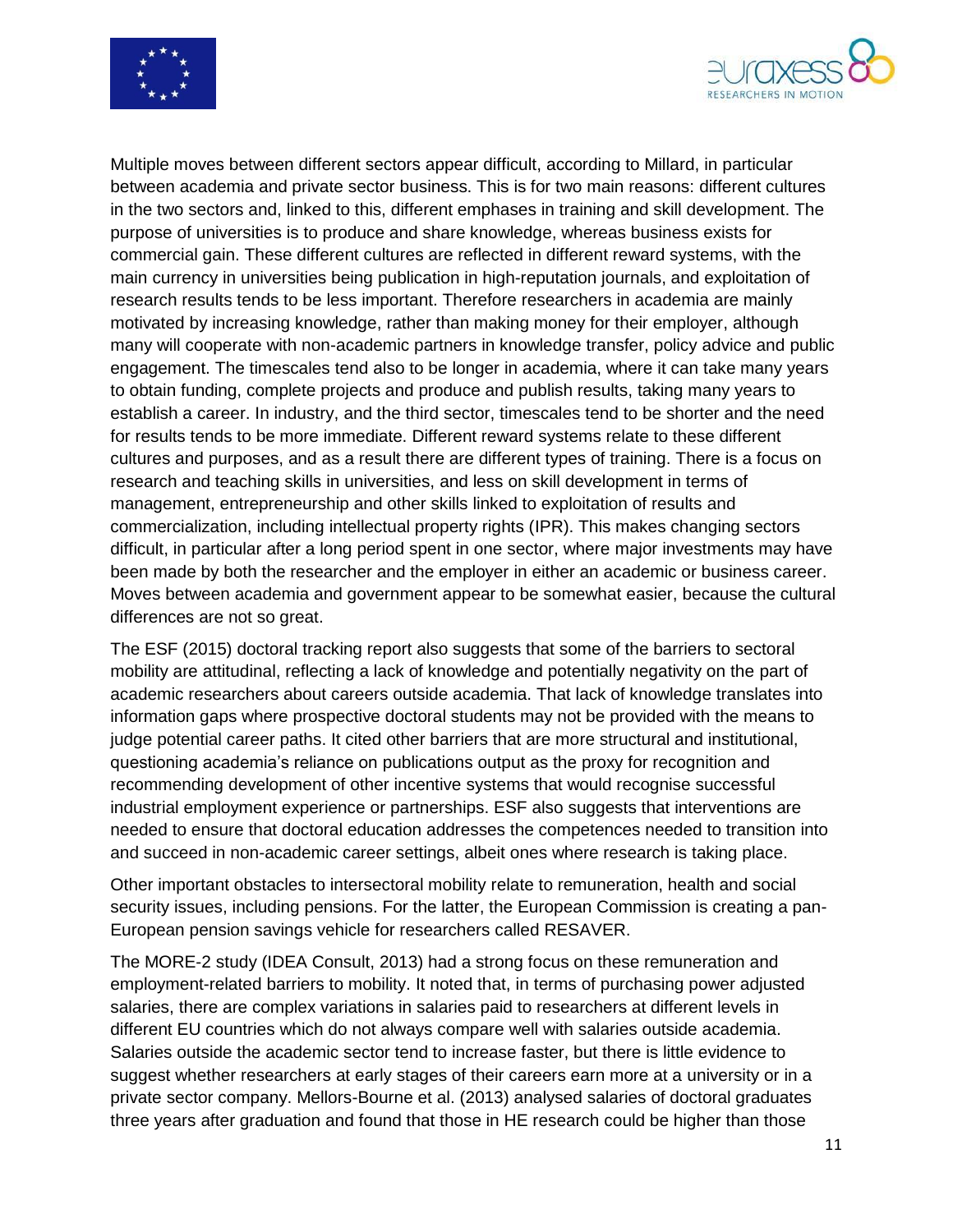



working in research outside academia, and that the comparative position had switched during the recession. However, on average it might be expected that those researchers who start to work at a company and stay there have better promotion prospects and therefore better chances to improve their salaries well during their careers. Waaijer (2016) found that doctoral graduates working outside academia were more negative about long-term career prospects in academia than were graduates working in academia. On the other hand, those working in academia were less positive about long-term career prospects for a career outside academia. This seems likely to reflect that as researchers develop their knowledge and contacts (i.e. become more "anchored") in their existing sector, it may be easier to predict their prospects in the sector that they know than another. This would suggest that both parties consider that "the grass is greener" on the same side, rather than on the other side.

Fernandez (2015) also reports that issues of recognition mitigate against periods of mobility in other sectors, as researchers (in academia) tend to be assessed on return from their period in another sector in terms of academic achievement only. Practically, the terms of many research grants are such that time spent in business, for example, building other skills is not beneficial in terms of contribution towards the outcomes that are assessed at the end of the grant funding. NCUB also refers to a "deficit culture" in higher education, where an experienced researcher choosing a career path outside academia is considered to have failed or sold-out, because the value of research performed outside academia is considered inferior. Although the extent of this culture may be decreasing, it will continue to deter some from undertaking intersectoral changes, not least if they are intended to be temporary.

There are also issues around the nature of employment contract in higher education (Deloitte, 2014). The later the career stage, the longer tend to be the contracts for researchers. In some EU countries, researchers at R3 and R4 level are regularly employed as civil servants. In contrast, early career stages are characterized by fixed term contracts of less than 4 years and in a significant minority of cases contracts of less than a year's duration (Mellors-Bourne and Metcalfe, 2015). Only in two EU countries are doctoral candidates given permanent contracts (Poland and Romania). However, by the time researchers reach full professor level (R4), almost all countries provide permanent employment contracts. The complexity of these conditions does not make career moves between academia and other sector simple, and may mitigate against mobility into academia, if a researcher has a good employment contract with their private or public sector employer.

The EC is currently active in improving the employment conditions of researchers which, ironically, may lessen the attractiveness of employment outside academia when these issues of remuneration and employment-related conditions are considered.

There is some growing interest in 'combined' positions, where a researcher has partial employment in two sectors simultaneously, such as the "Professor 2" scheme in Norway where an employee in industry may have a 20% position in a university with a full academic professor status, or conceivably vice versa (Borchgrevink & Scholz, 2013). Although this has occasionally been referred to as a "dual career position" this is unwise as the concept of supporting dual careers for academics -- where there is deliberate support to integrate the spouse of a mobile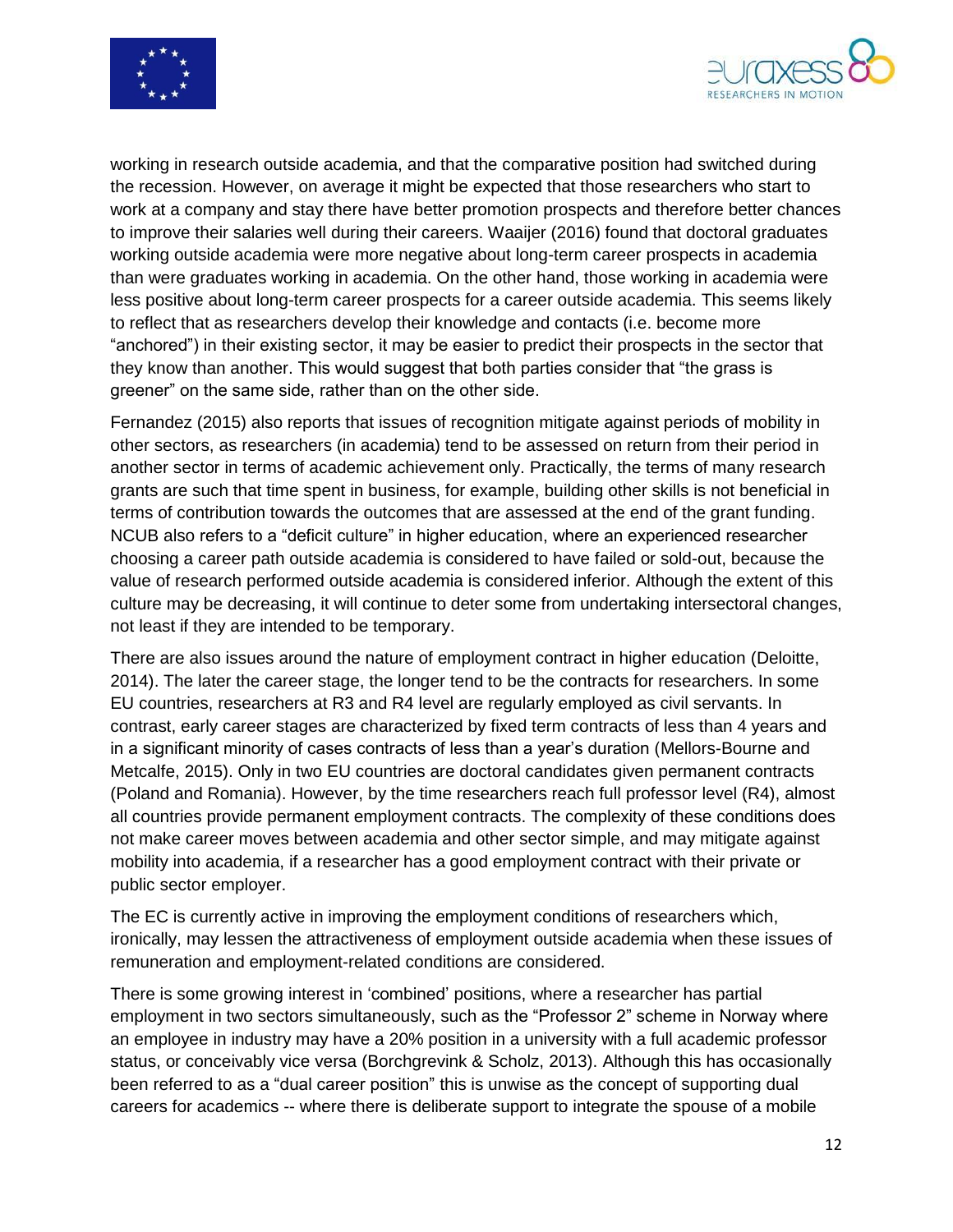



researcher into the local labour market, or within the same institution – is much more prominent (and is also a concept which promotes mobility)<sup>1</sup>. In practice, the concept of genuine combined/split positions between industry and academia, where both are fully remunerated, is relatively rare outside a few countries such as Norway, although the concept of an industrybased researcher being a 'visiting' academic is much more established.

Deloitte (2014) believe that private sector companies usually prefer, rather than developing combined positions, either to cooperate with universities in order to outsource their research activities or to recruit researchers to full-time employment themselves. They fear that combined positions will introduce problems related not only to how to balance challenging workloads but also issues like intellectual property rights. Deloitte's 2014 review suggests that the more experienced the university researcher, the less likely or often that they switch to the nonacademic sector, because they are path dependent in terms of job security and remuneration. They are less likely to move to non-academic research positions the longer they have worked at the university, because employment conditions improve with career progression in academia. Those who have the salary and benefits of top-level university researchers (i.e. full professors) will rarely give up their combination of intellectual freedom, academic independence and high reward. Even if very attractive salaries are available in the private sector, researchers may often decide to stay in a university environment for other motives and remuneration may be secondary. At the same time, private companies often require different skills, and many university researchers will need additional training in management or commercial activities to perform well in the private sector. It is likely that retraining of this type will be easier for researchers who switch at an earlier age. There is some resonance here with the MORE-2 findings that mobility is less common for those who have been established in industry for a longer period; i.e. intersectoral mobility tends to reduce with progression in a career in either academia or industry. As Vandevelde (2014) puts it in a summary of an ERA workshop, "universities have not started to value the non-academic experience".

Where dual positions do exist, it has been reported that researchers who are currently in a dual position are relatively more satisfied with their opportunities for advancement, remuneration, improved social status and mobility in their current industry post than in their current academic one (IDEA Consult, 2013). On the other hand, they view their academic position more favourably with respect to its job security, location, intellectual challenge and degree of independence, as well as their perceptions of their employer as an organisation. This reflects the idea that many researchers tend to value the type of work they do more than the level of remuneration when choosing a position.

Intersectoral mobility during doctoral study is beginning to become more common, particularly within collaborative doctoral programmes. In some cases, a placement or internship for three months in a non-academic environment is a compulsory part of the programme. However, outside these structured schemes, moving out of higher education into the private sector for a short period during doctoral studies is still the exception, even though it is perceived as potentially beneficial for a researcher's career. Hitherto it has been thought that research

 $\overline{\phantom{a}}$ 

<sup>1</sup> See International Dual Career Network, [www.idcn.info](http://www.idcn.info/)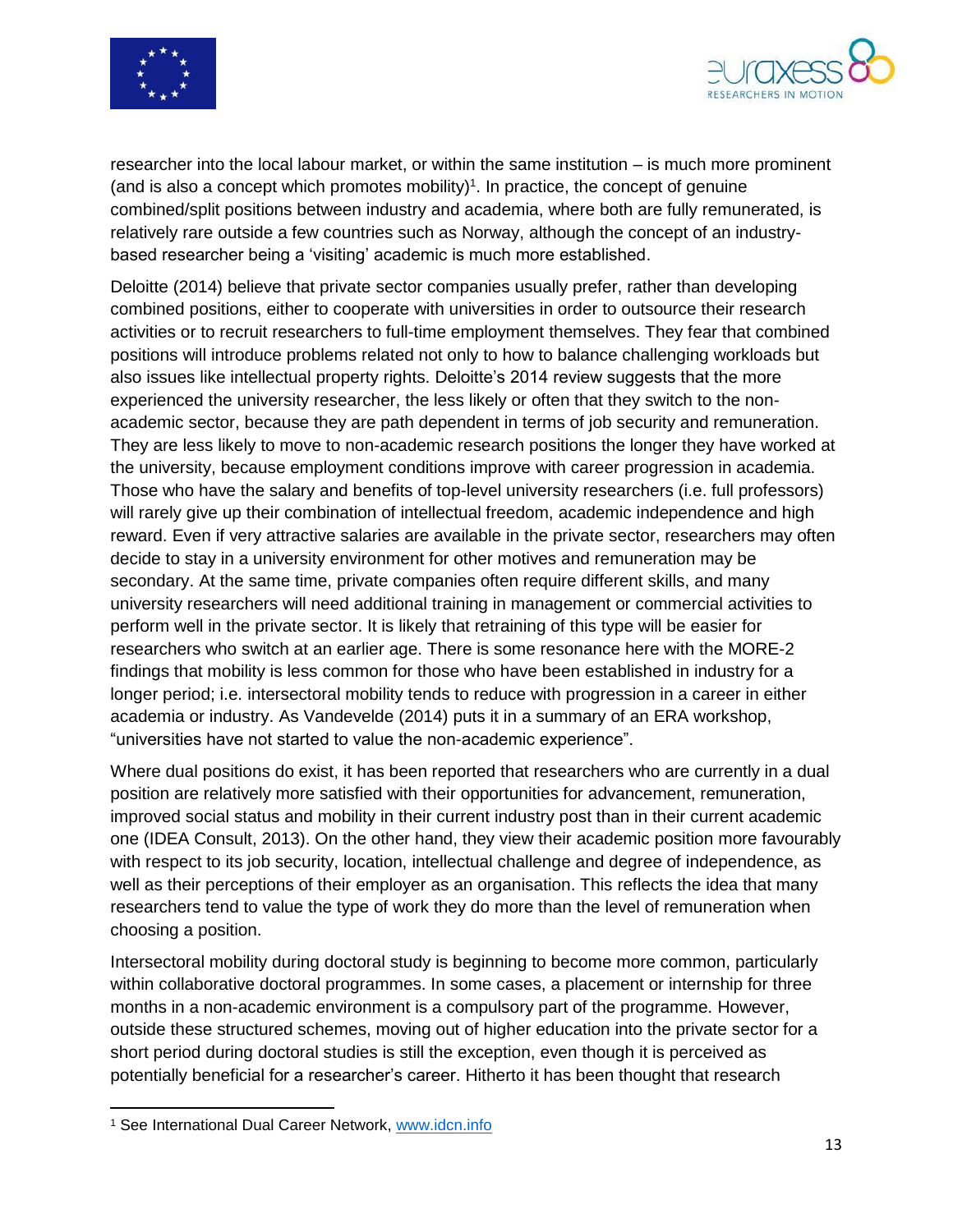



placements like this are held back by expectations that doctoral researchers lack preparation in areas such as intellectual property and how to communicate their knowledge transfer (Deloitte, 2014). In much the same way, many businesses consider that because mobility is costly, it should be funded through public or other funding sources, and may only participate in structured schemes where funding is available (Fernandez, 2015).

Researchers may also simply not be aware of their potential value outside academia, or that recruitment policies in other sectors may rely on competencies that they are unaware of or may not have developed. This is either because a general inadequacy of information available for researchers or because the information is available but they have not sought it out. This may practically hinder efforts by non-academic organisations (such as businesses) and researchers to link up and collaborate. This is to some extent a case of academia and business not having a common language; for example the UK Concordat to Support the Career Development of Researchers addresses many of these themes in relation to researchers in academia and how they should be supported to develop transferable skills and broader career knowledge, yet many businesses are simply unaware that such a Concordat exists (Fernandez, 2015).

#### <span id="page-14-0"></span>Key findings

#### **Extent of researcher mobility**

There is a relatively low extent of intersectoral mobility according to researchers – almost certainly less common than the extent of international mobility.

Assuming that intersectoral mobility is defined as mobility "either way" (from academia to industry, or vice versa), intersectoral career moves into academia are more common in arts, humanities and social sciences, where doctoral study and/or a research career more often follows an early career in another sector, than is the case in the sciences.

In the UK there is some evidence that periods spent outside academia are becoming more common for early career researchers, although they are still rare; this extent is likely to increase through recent collaborative doctoral programmes which include a placement as part of the structure.

Although the extent of international mobility increases with the time spent in academic research, this is not necessarily the case for intersectoral mobility – quite possibly it is the other way around as intersectoral mobility is most popular during doctoral training.

There are few recorded examples of multiple intersectoral moves within a researcher's career.

Mobility is more common where there are funded schemes to encourage or enable it, rather than where it is fully voluntary on the part of the individual.

There is some growing interest in the concept of combined career positions, where a researcher is actively employed in two sectors simultaneously, i.e. spanning two sectors rather than moving between them.

#### **Experiences of researchers**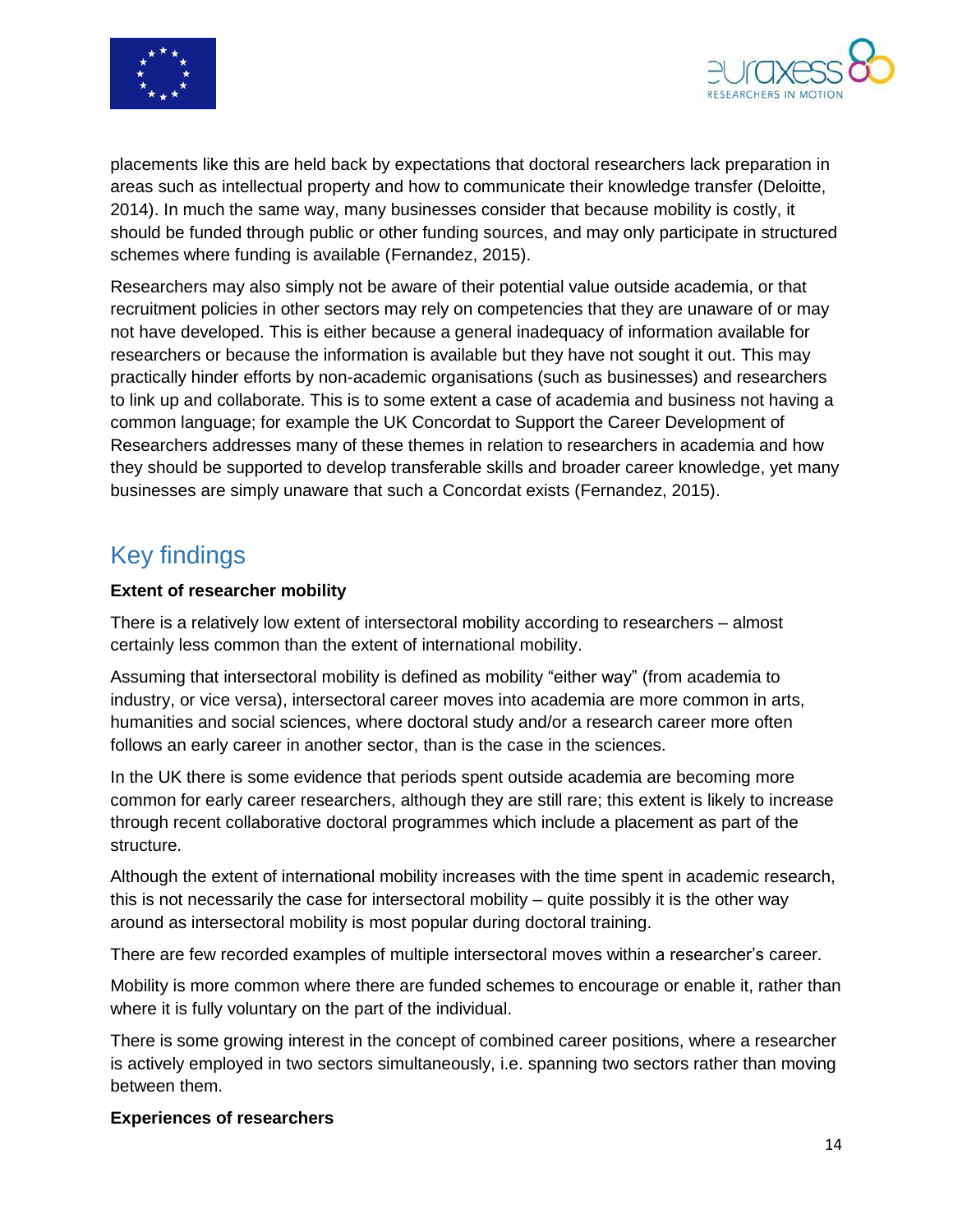



There is little published evidence from researchers who have undertaken intersectoral mobility, although there are plenty of studies of doctoral career paths showing "outflow" from academia (for doctoral study) to subsequent careers in other sectors – at least half of doctoral graduates follow such paths.

The POCARIM study of career paths in social sciences and humanities found that intersectoral moves or combined career positions were easier to accomplish where the position in each sector was relatively similar, and the environment was research and development in both cases.

It seems easier to move between academia and the public sector, rather than to or from the private sector, as the cultural differences are lower.

There are more experiences of intersectoral mobility from those in doctoral training, rather than of more experienced researchers, especially during collaborative doctoral training structures which may be positioned "at the business-academia interface".

#### **Barriers to intersectoral mobility**

The different cultures in academia and the private sector (especially) mitigate against repeated or short-term mobility, including a general lack of understanding or respect for skills that have been developed in another sector.

Different sectors have their own views of which skills are important; for example, the importance of intellectual property rights considered by the private sector.

This is linked to the different balance of motivations across sectors: academia tends to focus on knowledge development, whereas the private sector is ultimately focused on exploitation.

Conceptions of excellence or high performance are different in academic research and industrybased research, with different measures of these as a result, which are not readily transferable or understood by other sectors.

Traditionally academia (especially) tends to view time spent in industry as less valuable than time spent in academic research because academic publications and outputs do not result from it (and these are the measures of success in academic research).

Remuneration and employment-related issues, including health, social security and pensions, tend to be sector-dependent rather than portable/compatible, and poorly understood outside each sector.

In academia, security of employment (including contract length) and remuneration increase with length of experience and progression, which mitigates against mobility by more senior researchers (who have worked a long time to gain well remunerated and secure positions, which they are unlikely to forego for purpose of mobility).

With less secure employment, early career researchers could be more willing to undertake mobility than senior researchers, but this is likely to be just at the time when they need to generate the highest academic output in order to maximise their chances of gaining an academic position.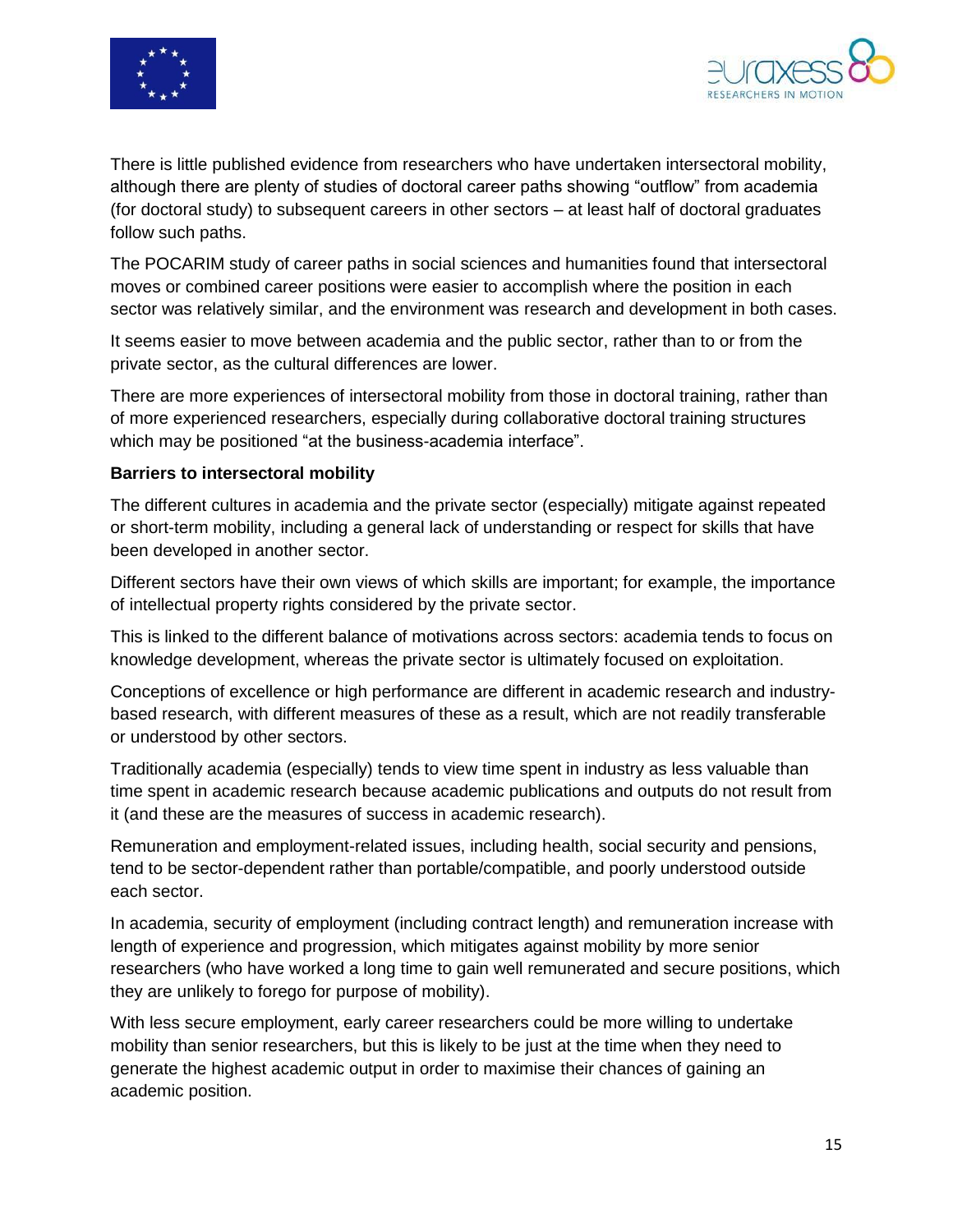



#### <span id="page-16-0"></span>**Bibliography**

Auriol, L., Misu, M., and Freeman, R.A. (2013) *Careers of Doctorate Holders: Analysis of Labour Market and Mobility Indicators*, OECD Science, Technology and Industry Working Papers, 2013/04, OECD Publishing.

Borchgrevink, H.M., and Scholz, B. (2013) *New Concepts of Researcher Mobility – a comprehensive approach including combined/part-time positions,* Science Policy Briefing 49, European Science Foundation.

Cruz-Castro, L., and Sanz-Menendez, L. (2010) Mobility versus job stability: Assessing tenure and productivity outcomes. *Research Policy* 39(1): 27-38

Deloitte (2014) *DG Research & Innovation: Researchers' Report 2014*, report by Deloitte for European Commission. Available at:

[http://ec.europa.eu/euraxess/pdf/research\\_policies/Researchers%20Report%202014\\_FINAL%2](http://ec.europa.eu/euraxess/pdf/research_policies/Researchers%20Report%202014_FINAL%20REPORT.pdf) [0REPORT.pdf](http://ec.europa.eu/euraxess/pdf/research_policies/Researchers%20Report%202014_FINAL%20REPORT.pdf)

Dezhina, I. (2015) Intersectoral mobility of researchers in Russia: trends and policy measures. *Triple Helix: A Journal of University-Industry-Government Innovation and Entrepreneurship*, 2:18

ESF (2015) *Career tracking of doctorate holders, Pilot project report*, European Science Foundation.

Fernandez, R. (2015) *The Exchange of Early Career Researchers between Universities and Businesses in the UK*. National Centre for Universities and Businesses. Available at: [http://www.ncub.co.uk/reports/the-exchange-of-early-career-researchers-between-universities](http://www.ncub.co.uk/reports/the-exchange-of-early-career-researchers-between-universities-and-businesses-in-the-uk.html)[and-businesses-in-the-uk.html](http://www.ncub.co.uk/reports/the-exchange-of-early-career-researchers-between-universities-and-businesses-in-the-uk.html)

Haynes, K., Metcalfe, J., and Yilmaz, M. (2016) *What do research staff do next?* Vitae.

Hodges, V., Metcalfe, J., and Pollard, E. (2011) *What do researchers do? Career paths of doctoral graduates*, Vitae. Available at: [https://www.vitae.ac.uk/vitae-publications/reports/what](https://www.vitae.ac.uk/vitae-publications/reports/what-do-researchers-do-career-paths-vitae-2011.pdf/view)[do-researchers-do-career-paths-vitae-2011.pdf/view](https://www.vitae.ac.uk/vitae-publications/reports/what-do-researchers-do-career-paths-vitae-2011.pdf/view)

Hunt, W., Jagger, N., Metcalfe, J., and Pollard, E. (2010) *What do researchers do? Doctoral graduate destinations and impact three years on,* Vitae. Available at:

[https://www.vitae.ac.uk/vitae-publications/reports/what-do-researchers-do-wdrd-3-years](https://www.vitae.ac.uk/vitae-publications/reports/what-do-researchers-do-wdrd-3-years-on-soft-copy-vitae.pdf)[on-soft-copy-vitae.pdf](https://www.vitae.ac.uk/vitae-publications/reports/what-do-researchers-do-wdrd-3-years-on-soft-copy-vitae.pdf)

IDEA Consult (2010) *Study on mobility patterns and career paths of EU researchers*. *MORE Final report*. Available at:

[http://ec.europa.eu/euraxess/pdf/research\\_policies/MORE\\_final\\_report\\_final\\_version.pdf](http://ec.europa.eu/euraxess/pdf/research_policies/MORE_final_report_final_version.pdf)

IDEA Consult (2013) *Support for continued data collection and analysis concerning mobility patterns and career paths of researchers: MORE-2 Final report*. Available at: [http://ec.europa.eu/euraxess/pdf/research\\_policies/more2/Final%20report.pdf](http://ec.europa.eu/euraxess/pdf/research_policies/more2/Final%20report.pdf)